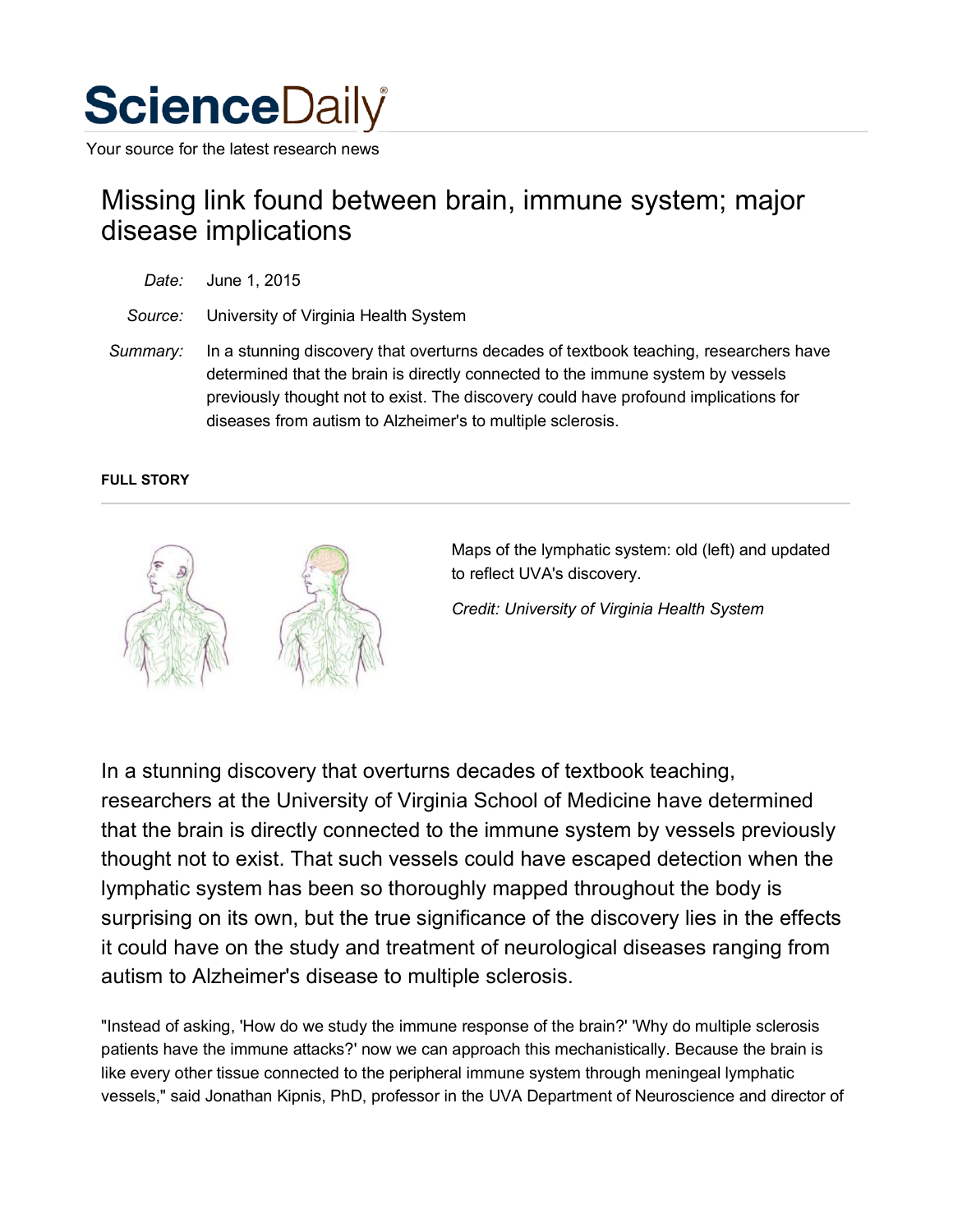UVA's Center for Brain Immunology and Glia (BIG). "It changes entirely the way we perceive the neuroimmune interaction. We always perceived it before as something esoteric that can't be studied. But now we can ask mechanistic questions."

"We believe that for every neurological disease that has an immune component to it, these vessels may play a major role," Kipnis said. "Hard to imagine that these vessels would not be involved in a [neurological] disease with an immune component."

# **New Discovery in Human Body**

Kevin Lee, PhD, chairman of the UVA Department of Neuroscience, described his reaction to the discovery by Kipnis' lab: "The first time these guys showed me the basic result, I just said one sentence: 'They'll have to change the textbooks.' There has never been a lymphatic system for the central nervous system, and it was very clear from that first singular observation -- and they've done many studies since then to bolster the finding -- that it will fundamentally change the way people look at the central nervous system's relationship with the immune system."

Even Kipnis was skeptical initially. "I really did not believe there are structures in the body that we are not aware of. I thought the body was mapped," he said. "I thought that these discoveries ended somewhere around the middle of the last century. But apparently they have not."

# **'Very Well Hidden'**

The discovery was made possible by the work of Antoine Louveau, PhD, a postdoctoral fellow in Kipnis' lab. The vessels were detected after Louveau developed a method to mount a mouse's meninges -- the membranes covering the brain -- on a single slide so that they could be examined as a whole. "It was fairly easy, actually," he said. "There was one trick: We fixed the meninges within the skullcap, so that the tissue is secured in its physiological condition, and then we dissected it. If we had done it the other way around, it wouldn't have worked."

After noticing vessel-like patterns in the distribution of immune cells on his slides, he tested for lymphatic vessels and there they were. The impossible existed. The soft-spoken Louveau recalled the moment: "I called Jony [Kipnis] to the microscope and I said, 'I think we have something.'"

As to how the brain's lymphatic vessels managed to escape notice all this time, Kipnis described them as "very well hidden" and noted that they follow a major blood vessel down into the sinuses, an area difficult to image. "It's so close to the blood vessel, you just miss it," he said. "If you don't know what you're after, you just miss it."

"Live imaging of these vessels was crucial to demonstrate their function, and it would not be possible without collaboration with Tajie Harris," Kipnis noted. Harris, a PhD, is an assistant professor of neuroscience and a member of the BIG center. Kipnis also saluted the "phenomenal" surgical skills of Igor Smirnov, a research associate in the Kipnis lab whose work was critical to the imaging success of the study.

#### **Alzheimer's, Autism, MS and Beyond**

The unexpected presence of the lymphatic vessels raises a tremendous number of questions that now need answers, both about the workings of the brain and the diseases that plague it. For example, take Alzheimer's disease. "In Alzheimer's, there are accumulations of big protein chunks in the brain," Kipnis said. "We think they may be accumulating in the brain because they're not being efficiently removed by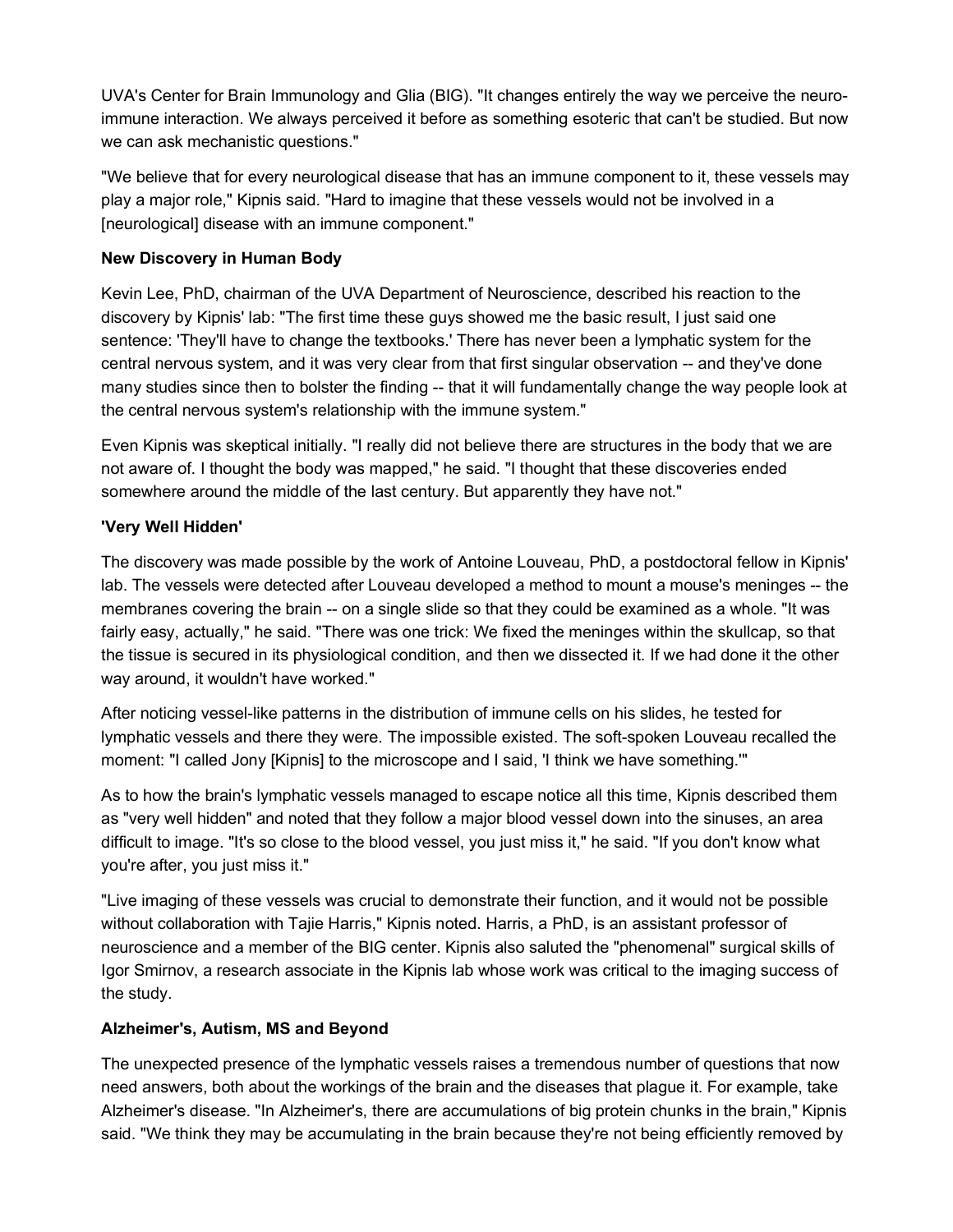these vessels." He noted that the vessels look different with age, so the role they play in aging is another avenue to explore. And there's an enormous array of other neurological diseases, from autism to multiple sclerosis, that must be reconsidered in light of the presence of something science insisted did not exist.

# **Story Source:**

The above post is reprinted from materials provided by **University of Virginia Health System**. *Note: Materials may be edited for content and length.*

#### **Journal Reference**:

1. Antoine Louveau, Igor Smirnov, Timothy J. Keyes, Jacob D. Eccles, Sherin J. Rouhani, J. David Peske, Noel C. Derecki, David Castle, James W. Mandell, Kevin S. Lee, Tajie H. Harris, Jonathan Kipnis. **Structural and functional features of central nervous system lymphatic vessels**. *Nature*, 2015; DOI: 10.1038/nature14432

| <b>Cite This Page:</b> | <b>MLA</b> | <b>APA</b> | Chicago |
|------------------------|------------|------------|---------|
|------------------------|------------|------------|---------|

University of Virginia Health System. "Missing link found between brain, immune system; major disease implications." ScienceDaily. ScienceDaily, 1 June 2015.

<www.sciencedaily.com/releases/2015/06/150601122445.htm>.

# **Recommended Articles**

| Surprising contributor to Rett syndrome                                                                                            | 'Landmark discovery' of vessels                                                                              |  |
|------------------------------------------------------------------------------------------------------------------------------------|--------------------------------------------------------------------------------------------------------------|--|
| identified                                                                                                                         | connecting brain to immune system                                                                            |  |
| University of Virginia Health System,                                                                                              | David McNamee, Medical News Today,                                                                           |  |
| ScienceDaily, 2015                                                                                                                 | 2015                                                                                                         |  |
| Unraveling the link between brain, lymphatic                                                                                       | Ridding Brain Of Dead Cells And Creating                                                                     |  |
| system                                                                                                                             | New Ones, How It's Done Discovered                                                                           |  |
| University of Helsinki, ScienceDaily, 2015                                                                                         | Medical News Today, 2011                                                                                     |  |
| Major discovery on spinal injury reveals<br>unknown immune response<br>University of Virginia Health System,<br>ScienceDaily, 2015 | Predicting Alzheimer's Risk With A Blood<br><b>Test May Soon Become Reality</b><br><b>Medical News Today</b> |  |
| Immune Antibodies Penetrate Neurons To                                                                                             | Scientists win Nobel prize for discovering                                                                   |  |
| Clear Alzheimer's-linked Amyloid                                                                                                   | brain's 'inner GPS'                                                                                          |  |